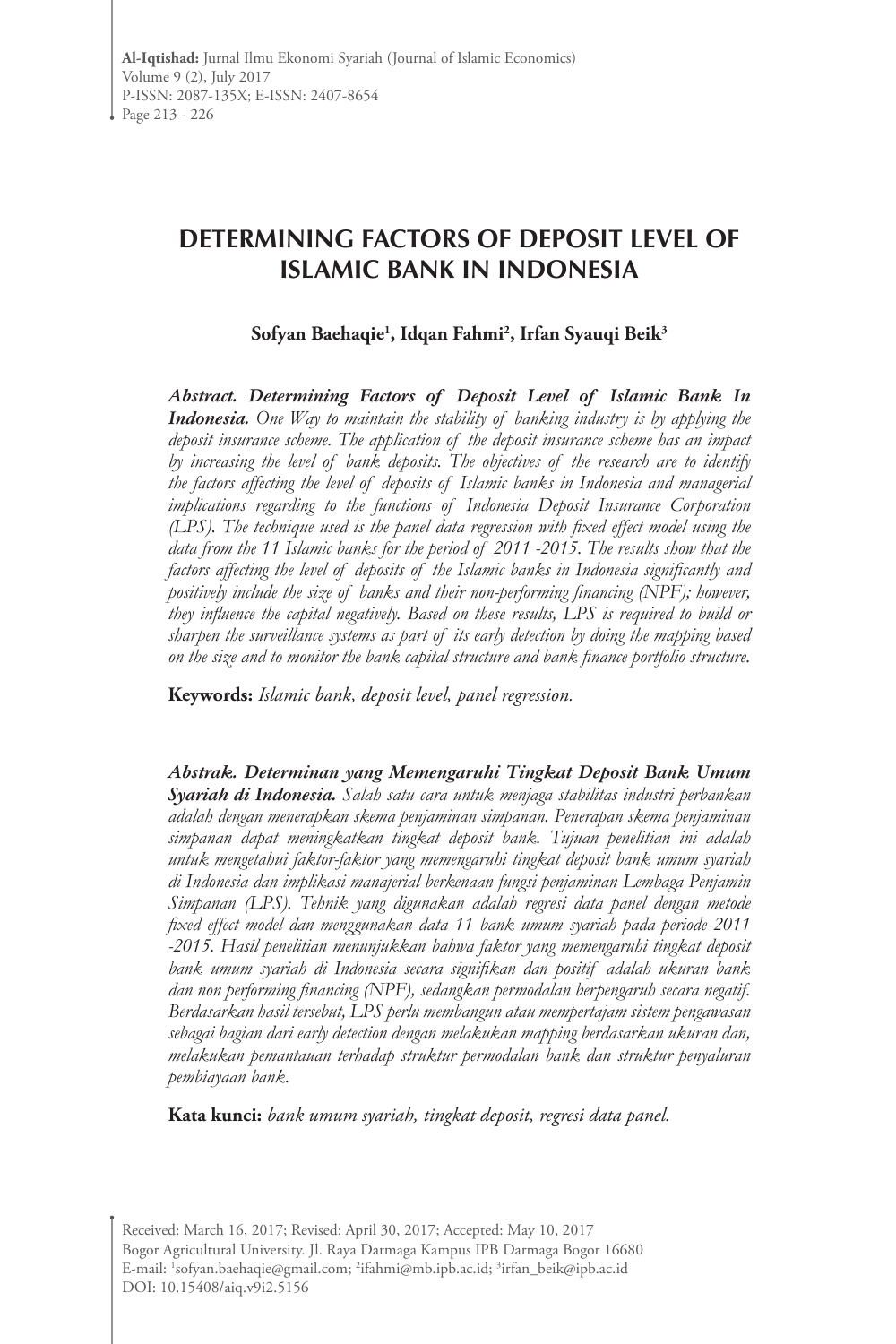# **Introduction**

In 2015, the market share of the banking sector reached 78.62% from total financial asset or equivalent to IDR 6.021 trillion of IDR7.658 trillion financial asset. With the huge of asset share of banking industry, Goverment needs to keep the stability within the vast expansion in the banking industry. Kunt and Kane (2002) explain about some policies to stabilize the banking system, such as the prudential surveillance banking system, the deposit insurance function, and the function of the central bank as the lender of the last resort. Anginer et al. (2014) stated that the deposit insurance scheme had a stabilizing effect during the crisis period even though not in normal times.

Indonesia has already applied the deposit guarantee scheme during economic crisis in 1998. The guarantee program was continued by esthablishing a special agency through Law Number 24 in 2004 concerning Lembaga Penjamin Simpanan (LPS) or Indonesia Deposit Insurance Corporation (IDIC). The implementation of the deposit insurance scheme has successfully increased the public trust to the banking industry. It is shown by the rise in the deposit from the banking sector as can be seen in Figure 1, and this is inline with the research of Chernykh and Cole (2011) regarding implementing effect of deposit insurance scheme in Russia.



Figure 1. The performance development in banking 2001-2015

Source: OJK – Finansial Report (2001-2015)

In last 5 years, the Islamic banking industry has a positive growth (Figure 2). Alamsyah (2012) reported some factors that support the growth of Islamic banks. Those factors are: *First*, expansion of Islamic branch network. *Second,*  Islamic banking education program on Islamic products. *Third,* improvement in Islamic banking services (service excellent). *Fourth,* ratification of some legislations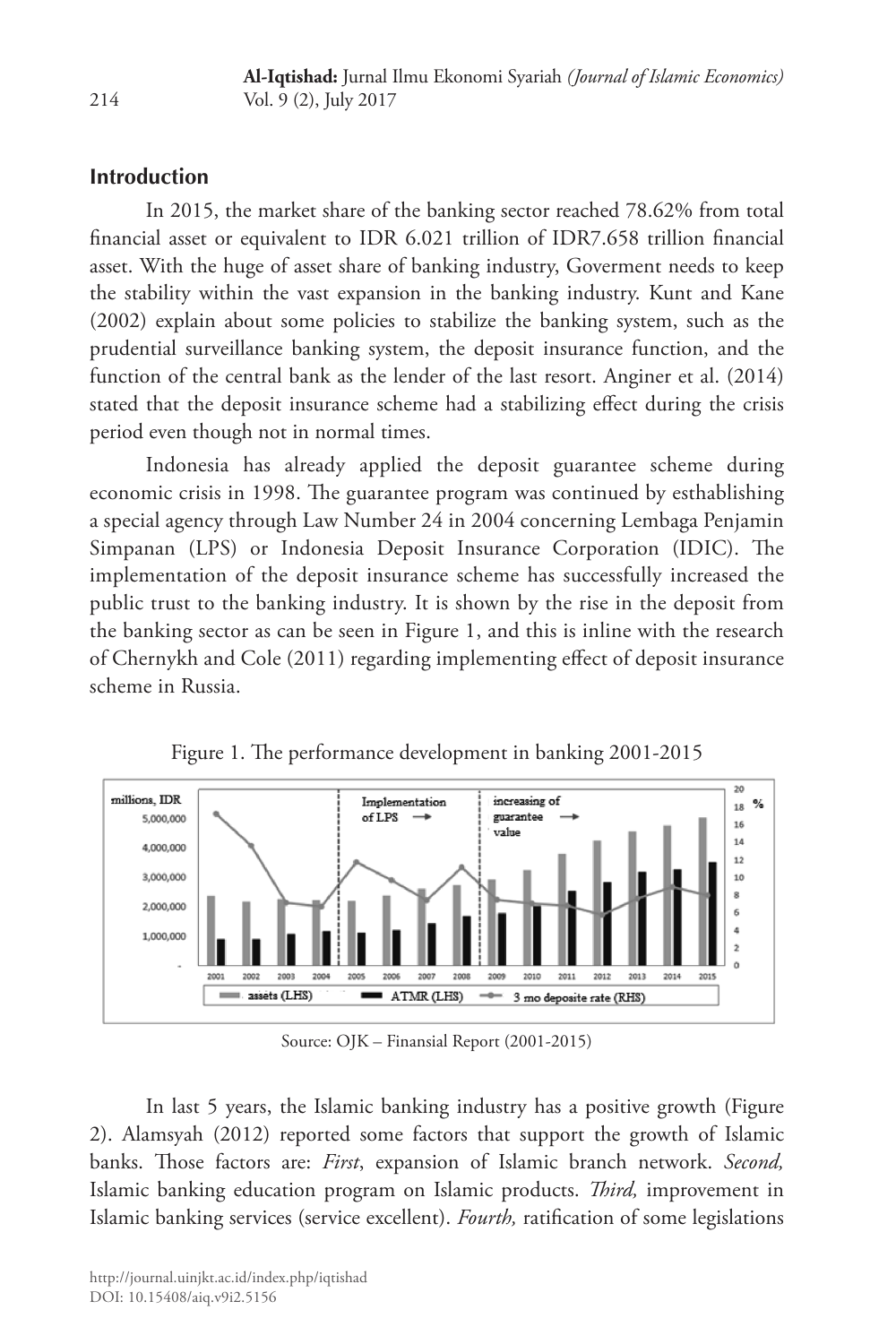to provide the legal certainty to support Islamic market activities such as Law No.21 2008 concerning Islamic Banking and Law No.19 2008 concerning Islamic Obligation (Sukuk). The implementation of the new law increases the number of Islamic banks from 5 to 11 in only 2 years (2009-2011). Fahmi (2012) indicates that the Islamic banking is a complementary in the banking industry. Thus, the growth in the conventional banking will lead to the development of the Islamic banking; furthermore, the conventional banking is not a substitution or a threat for the Islamic banking. Solihin (2015) emphasized the importance of the readiness of Indonesian Islamic banks in facing the ASEAN free market. Islamic banks in Indonesia should reduce the operational costs so it can be more efficient and grow well. The development of Islamic banking industry in industry after the spin-off policy is so rapid, although according to Al Arif (2015) the spin-off affect the efficiency declining.



Figure 2. The Trend of Islamic banking growth

Source: OJK & LPS – Bank monthly report (2016)

Although there is rapid growth in the Islamic banking, LPS has not separated the Islamic deposit insurance with the conventional banking insurance yet. One of the reasons is the market share of the Islamic banking is not significant compared to that of the national banking industry i.e. only 4.79% (OJK Quarter I Report, 2016). Still, IDIC has the intension to insure the Islamic deposit. It is show LPS role to maintain the stability and sustain growth of Islamic banks through fundraising and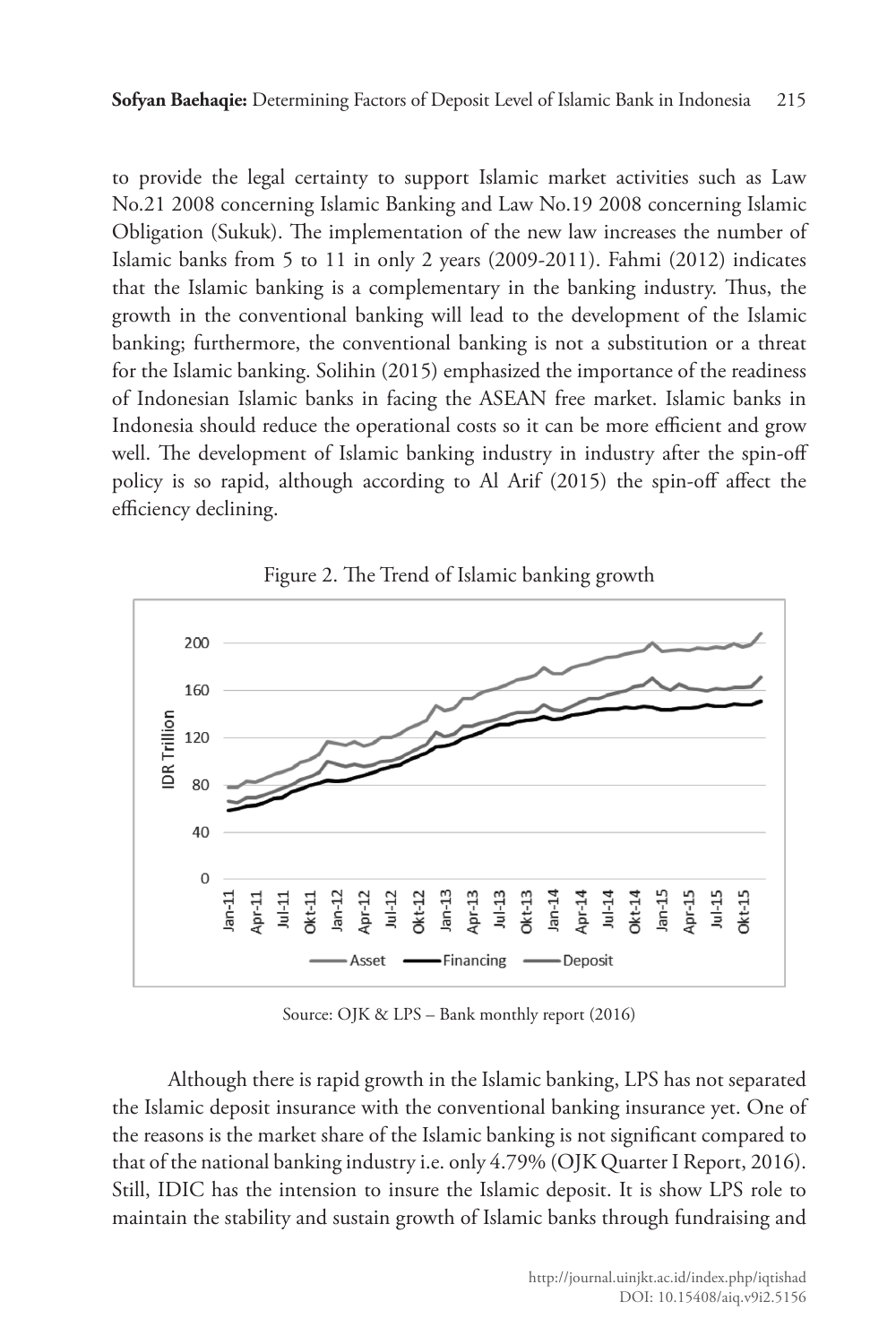it will help Islamic banking grow and become an important player in the banking sector in Indonesia.

As mention above, it can be concluded that this research is useful for LPS to develop the monitoring system of Islamic banks in order to maintain banking system stability. In addition, this research also can be useful for banks to develop strategies to improve fundraising capabilities. This research will examine the characteristics and affecting factors of deposit level of Islamic Banks in Indonesia and managerial implications both for LPS as well as for banks regarding LPS function to maintain the banking system stability and strategies in collecting funds for banks.

#### **Literatur Review**

The basis of Islamic banking as a financial institution has been known by Islam based on consepts in the holy Al-Quran while the form and the mechanism of the organisation are managed by the moslems (Muhamad, 2012; Karim, 2006). The concepts that are derived from the Al-Quran such as accountability are derived from Al-Baqarah 282-283, trust and justice are from Al-An'am 70 and An-Nisa 3, usury concept is from Al-Baqarah 275 and 278-279. The practices of those concepts have already been known since Muhammad reign (Karim, 2006). A few examples include the Makkah community that trusted their treasure to Muhammad (wadi'ah concept) and Zubair bin Awwam that prefered to receive the treasure in the form of loan (mudharabah concept).

Currently, the function of the bank is highly developed. According to Budisantoso and Nuritomo (2014), the bank functions as an agent of trust where people can save their money and the bank will distribute it back (intermediary). The bank also functions as the agent of development which supports the development and as the agent of services to provide the financial services. King and Levine (1993) suggest that the bank's intermediary function is an important factor in the economy of a country. Ho and Saunders (1981) said that a bank is the dealer in the credit market due to its function as the intermediation between the demanders of funds and suppliers of funds. Siringoringo (2012) finds that the intermediary function of the Indonesian banks is influenced by the ownership structure: government, domestics, foreign; profitability; size; credit risk; expense management, and the capital structure is simultaneously influential on the bank intermediary function. Arshad (2011) argues that Islamic insurance is applied to avoid the probability of loss from the failure of the Islamic banks. The Islamic deposit insurance can be implemented although it is not regulated in Muhammad authority because it is related with public interest (maslahah) when it meets the sharia regulations such as: being free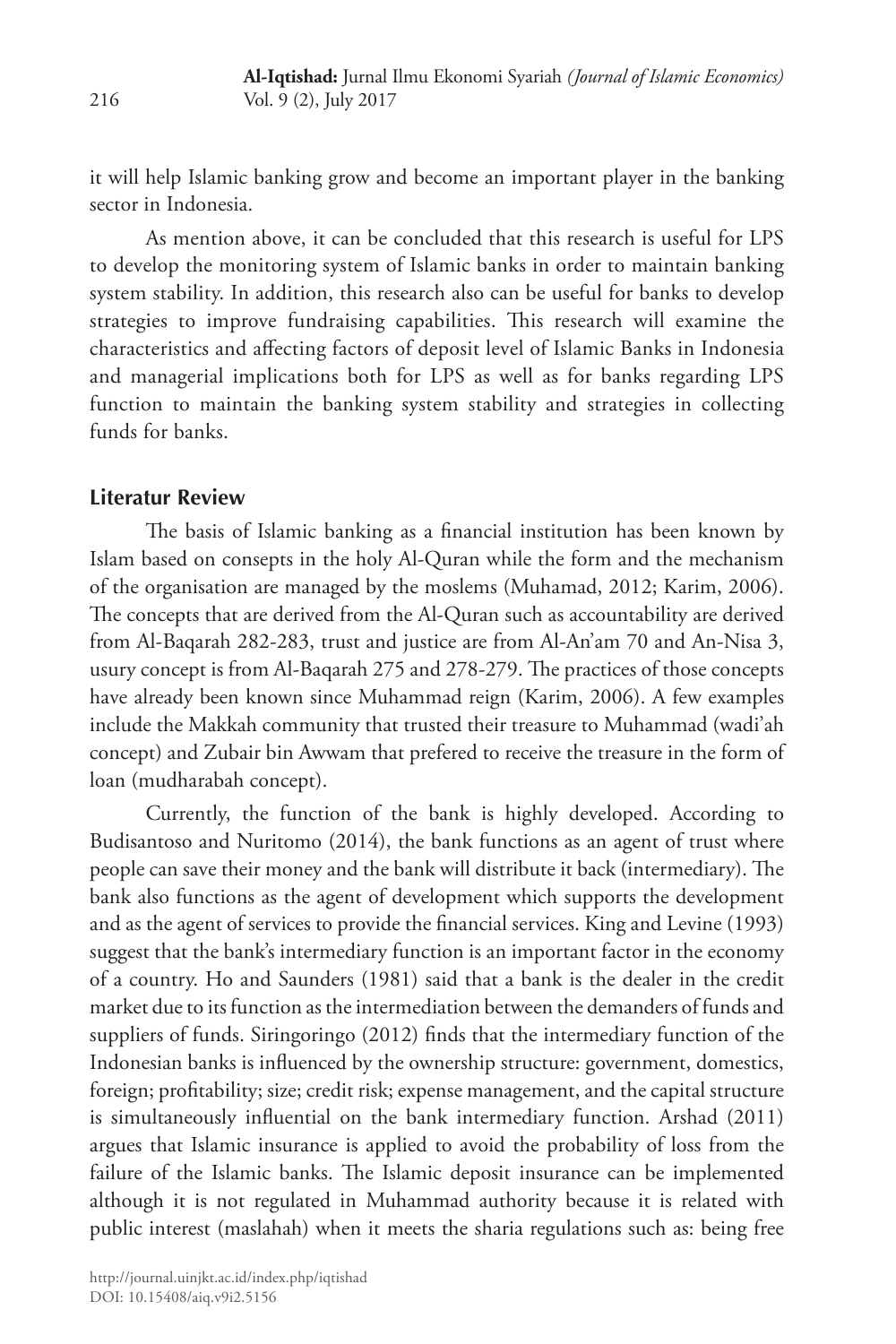from interest rate (riba), free from uncertainty (gharar), and free from gambling (maisir). Muhammad and Lestari (2015) emphasized the importance of guarantee for Islamic banking by basing on the contract specified in Islamic jurisprudence rules. Based on the International Association of Deposit Insurer (2010), "Islamic deposit insurance is an arrangement to protect insured depositors against the loss of their insured Islamic deposits placed with Islamic banking institutions (IBIs) in the event of an IBI's failure. In this regard, the system must be free from the elements that Islam strictly prohibits, such as interest, speculation, and gambling". Kafalah bil ujr and takaful is main contracts that can be used in Islamic insurance scheme (CIBEST IPB, 2014).

Chernykh and Cole (2011) find that bank membership in the deposit insurance system influences the ability of the bank to collect funds (deposits). The other factor that has an effect to deposit insurance is capital; the increase in the capital will reduce the credit risk; therefore, it will raise the public trust to save their money in banks (Vale, 2011). Tsuru (2003) finds that there is a negative correlation between non performing financing and deposit amount. Nuryantono *et.al.* (2016) found that there are only 3 of the 9 sectors that have non performing financing ratios below average i.e. electricity, water and gas, as well as business services and social service sector. Lusian *et al.* (2015) sees that unoptimal collection of deposits as a source of increased non performing financing. The capability of the bank to collect deposit is very crucial for its intermediary function. Siringoringo (2012) shows that the ownership structure, profitability, size and the capital structure have consequences to the banking intermediation function in Indonesia.

Rokhim and Wulandary (2012) with their panel data regression found that the implementation of the deposit guarantee does not affect the level of commercial bank deposits in Indonesia. On the contrary, the existence of deposit insurance increases the risk of moral hazard of the commercial banks. BI regulations related to loan capital adequacy ratio and non-performing are proven to be effective in minimizing the risk of moral hazard of the commercial banks in Indonesia; however, the capital adequacy ratio is not shown to affect the level of commercial bank deposits. Meanwhile, high non-performing loans are proven to affect the amount of funds raised from the public by commercial banks in Indonesia. Another conclusion from this study is the implementation of deposit insurance and capital adequacy ratio is not shown to affect a significant NIM variables; on the other hand, NPL variables negatively affect NIM. Nasution (2012) using panel data regression model and descriptive analysis found that the guarantee program is proven to be effective in increasing the deposits of commercial banks and lowering the concentration of deposits in state-owned banks (SOE). In addition, the implementation of the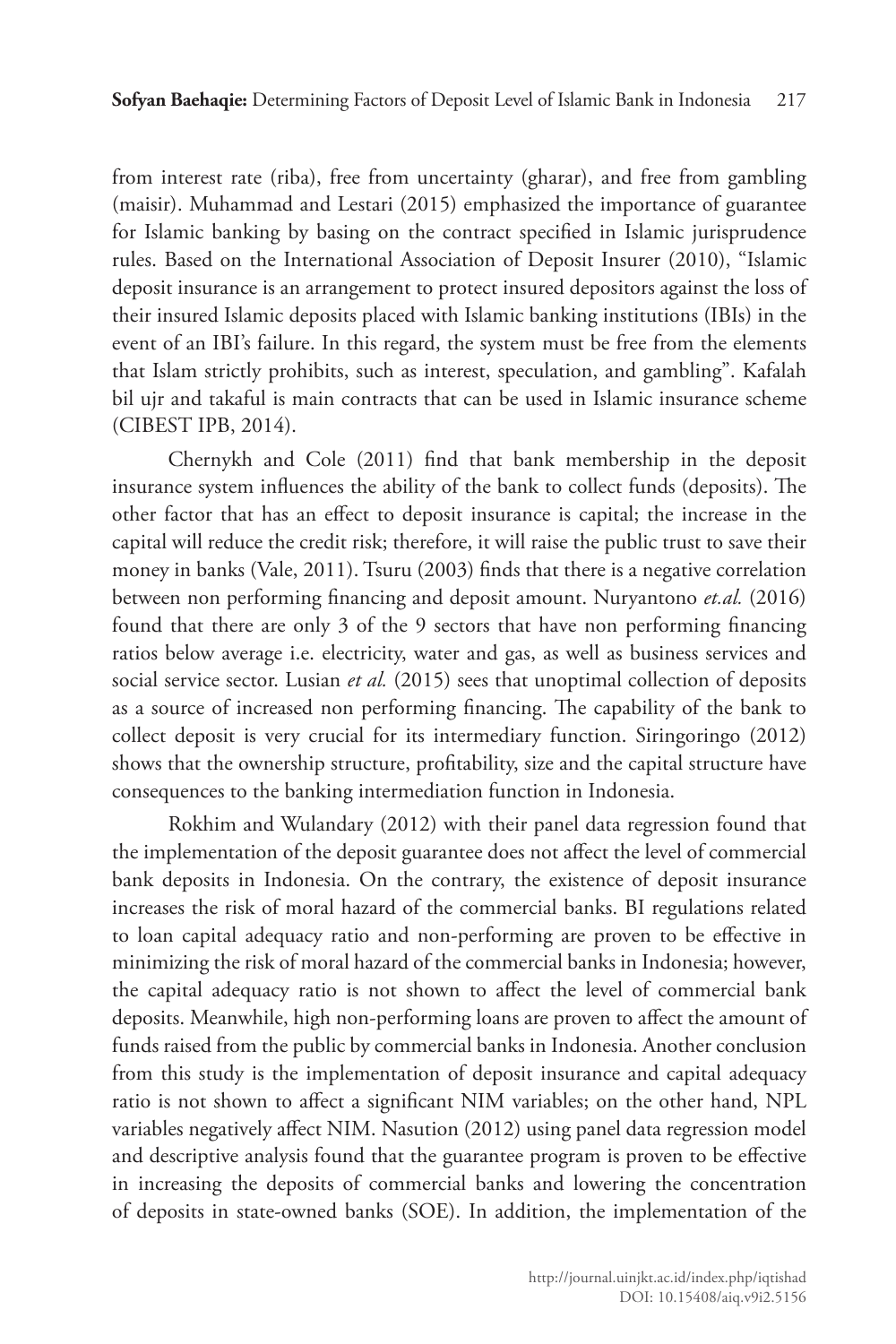deposit guarantee is not shown to increase risk-taking in the form of a decrease in the composition of capital to assets or an increase in credit to the bank's asset composition.

Widigdo et.al. (2016) in their study on business process engineering of funding in Islamic banking in Indonesia emphasized the need to remodel business process of collecting deposits through increasing the accessibility of prospective depositors and increasing the accessibility of existing in order to encourage saving habit. Wiranatakusuma and Duasa (2017) in their research related to the resistance of Islamic banking on external factors found that deposits and financing have been standardized, thus describing its resistance. Additionally, some macroeconomic indicators such as M2/reserves, credit growth, real effective exchange rate, and inflation rates empirically become the key indicator of susceptibility signals.

## **Method**

This research analysed the bank monthly reports of the 11 Islamic banks for the period of 2011-2015. The sources of the report come from OJK, BI, LPS, and/ or other Islamic Banking Institutions. The research was conducted from August 2016 to October 2016. It used panel data regression to analyze the data. The data set consisted of cross section and time series data (Greene, 2003). The cross section data are showed by the data consisting of more than one entity (individual) while the time series data are represented by any individual who has more than one period observation. The regression model tested in this research and the description of th variables will be as follows:

$$
YTKD_{i,t} = \alpha_{i,t} + \beta_1 lnSIZ_{i,t} + \beta_2 CAR_{i,t} + \beta_3 NPF_{i,t} + \beta_4 INF_{i,t} + \beta_5 BIR_{i,t} + \epsilon
$$

| <b>Variables</b>                  | Description                                                                                                                                                                                      | <b>Measurement</b> |
|-----------------------------------|--------------------------------------------------------------------------------------------------------------------------------------------------------------------------------------------------|--------------------|
| The size of the bank<br>(SIZ)     | The size of the bank is seen from its individual total Natural logarithm<br>asset which shows its ability to perform the business. from Rp million                                               |                    |
| Capital (CAR)                     | Capital is the financial capability of each individual Percentage<br>Islamic bank to absorb risks, including the financing<br>risk. The parameter of capital is Capital Adequacy<br>Ratio (CAR). |                    |
| Non performing<br>financing (NPF) | Non-performing financing reveals the risk of Islamic Percentage<br>financing by comparing between the non-performing<br>financing and total financing.                                           |                    |

|  |  | Table 1. The description of the variables |  |  |
|--|--|-------------------------------------------|--|--|
|--|--|-------------------------------------------|--|--|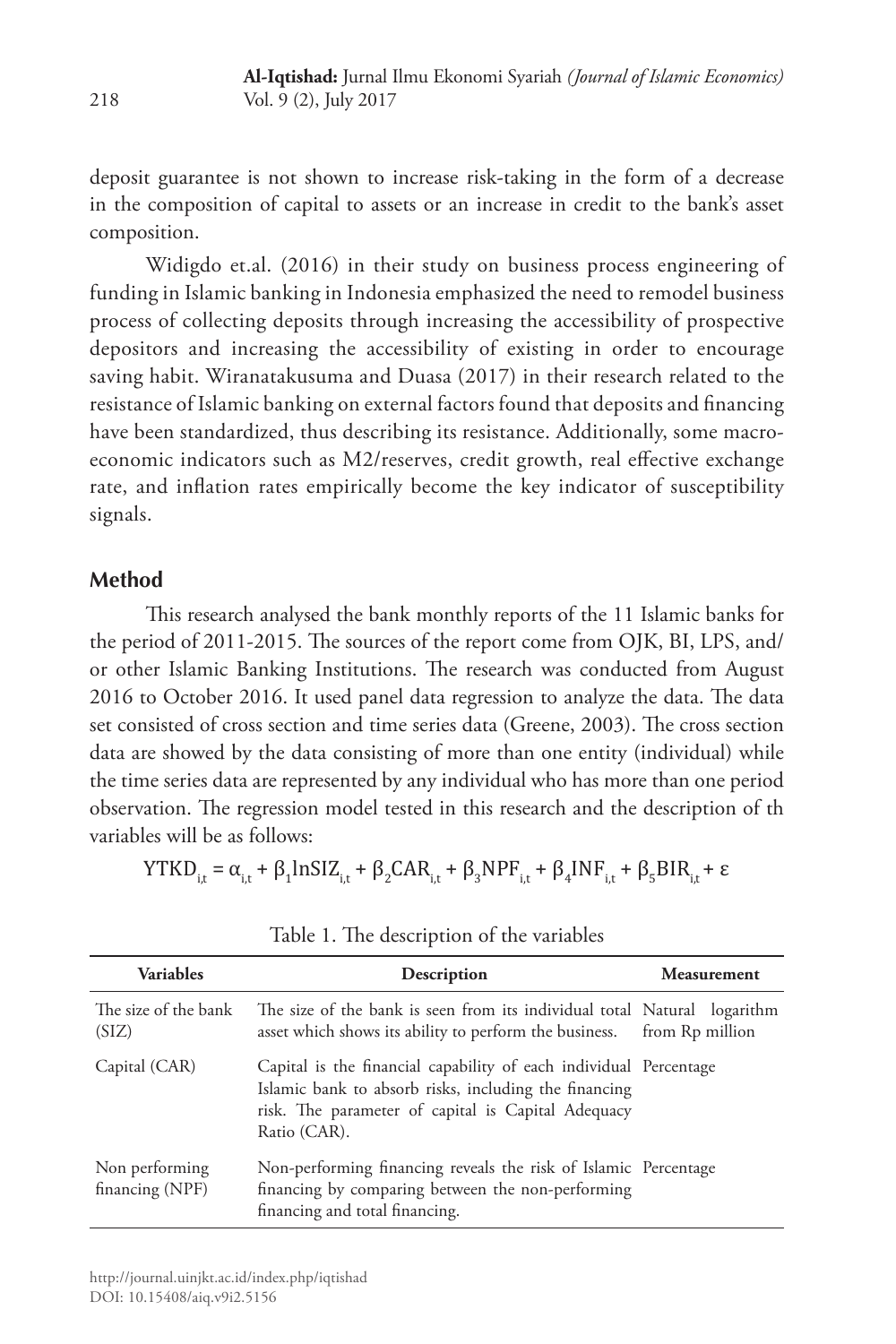| Inflation (INF)                  | Inflation is the condition where prices increase Percentage<br>continuously. The price consumer index is the common<br>indicator for this variable. |
|----------------------------------|-----------------------------------------------------------------------------------------------------------------------------------------------------|
| The changing in BI<br>rate (BIR) | BI rate is the policy rate issued by BI. It indicates the Percentage<br>monetary policy.                                                            |
| Deposit level (TKD)              | The comparison between the total deposit and the asset.                                                                                             |

### **Result and Discussion**

Deposit and financing can be used to determine the level of resilience of Islamic banking (Wiranatakusama and Duasa, 2017). The development of Islamic banks in the period of 2011 - 2015 has generally a positive growth with compund annual growth rate of 3 (three) major components is 12.27% (assets), 12.51% (financing) and 11.45% (deposits). Nevertheless, in 2014 and 2015 as can be seen in Figure 3 and Table 2, financing on average fell significantly to 6.04% and 3.46% compared to 2012 (34.41%) and 2013 (22.26%) and experiencing slowing growth. This is partly due to the uncertainty in the economy and global financial markets caused by the slowing global economic recovery.

|           | 2012  | 2013  | 2014  | 2015 |
|-----------|-------|-------|-------|------|
| Asset     | 25.74 | 22.08 | 11.92 | 3.84 |
| Financing | 34.41 | 22.26 | 6.04  | 3.46 |
| Deposit   | 24.81 | 18.89 | 15.56 | 0.27 |

Table 2. Yearly compound annual growth rate (%)

Source: OJK & LPS – Bank monthly report, 2016

The objectives of this research is to study the growth of deposits in the bank by measuring the proportion of the deposit amount compared to total asset. The information on the deposit shows the ability of the bank to collect funds which at the end will be distributed to public by the bank as its function as an intermediary agent. Based on the observation period for 5 years (2011-2015), the growth of the deposits in Islamic banks was between 68.70% (Februari 2011) and 79.91% (April 2015). This represents the competence of the bank to collect fund when there is an increase in its asset.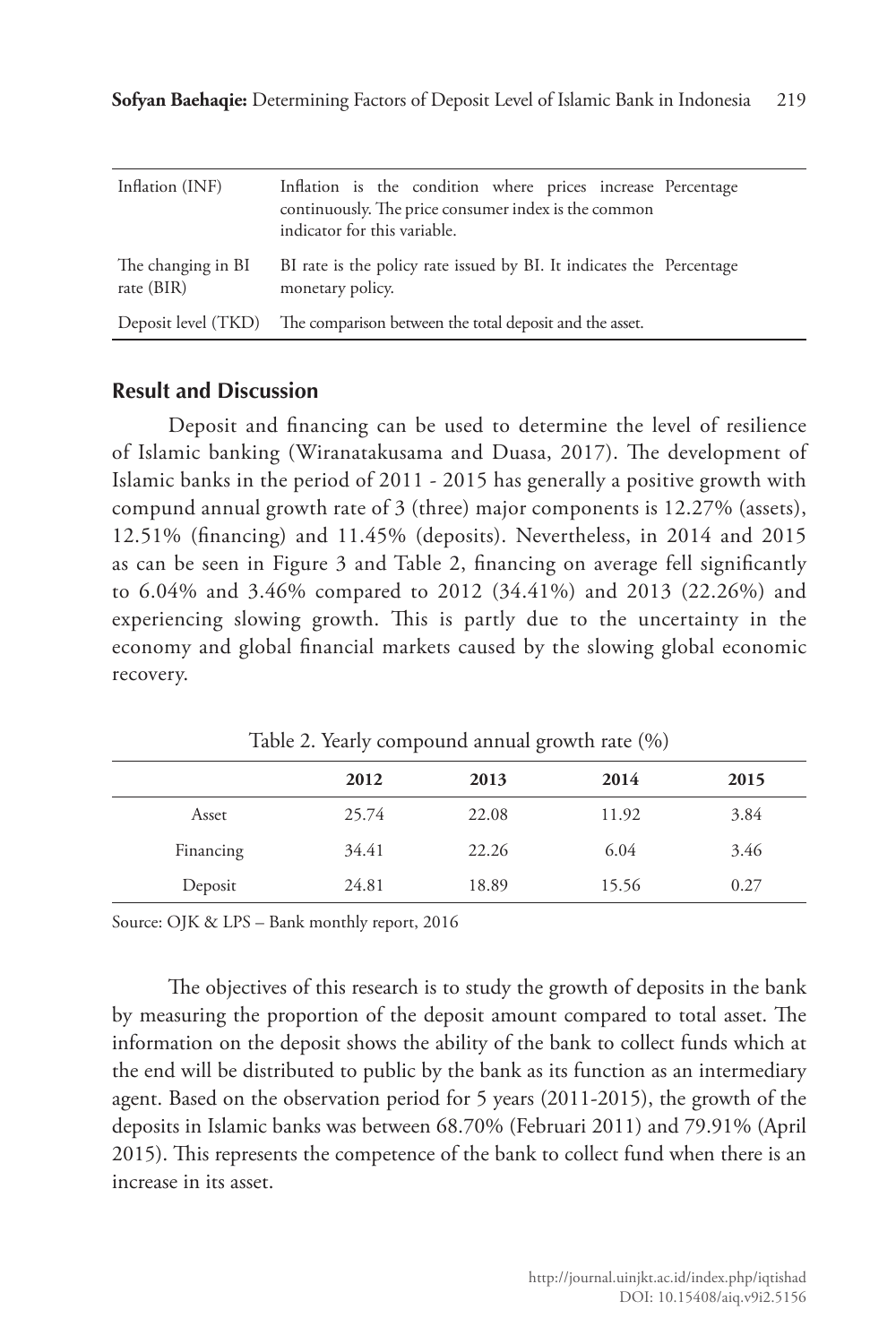

Figure 3. Growth of 3 (three) Main Indicator of Islamic Banks

Source: OJK & LPS – Bank monthly report, 2016

A bank has a good intermediary function if it has the ability to collect fund and distribute it for financing. The intermediary ability is measured by *Financing to Deposit Ratio* (FDR). Based on the data during the observation, the lowest average of FDR was 87.12% in May 2011 and the highest was 121.87% in September 2012. In some period, the FDR of Islamic banks was fullfil the requirement level of FDR according to the Regulation of Bank Indonesia No. 15/16/PBI/2013 on Reserve Requirement in Rupiah and Foreign Currencies fo Islamic Banks. The high level of FDR shows that the funding function cannot balance the aggresive financing. The growth of the deposit level and FDR of Islamic banks can be seen in Figure 4.



Figure 4. The movement of the deposit level and FDR

Source: OJK, Bank Monthly Report 2011-2015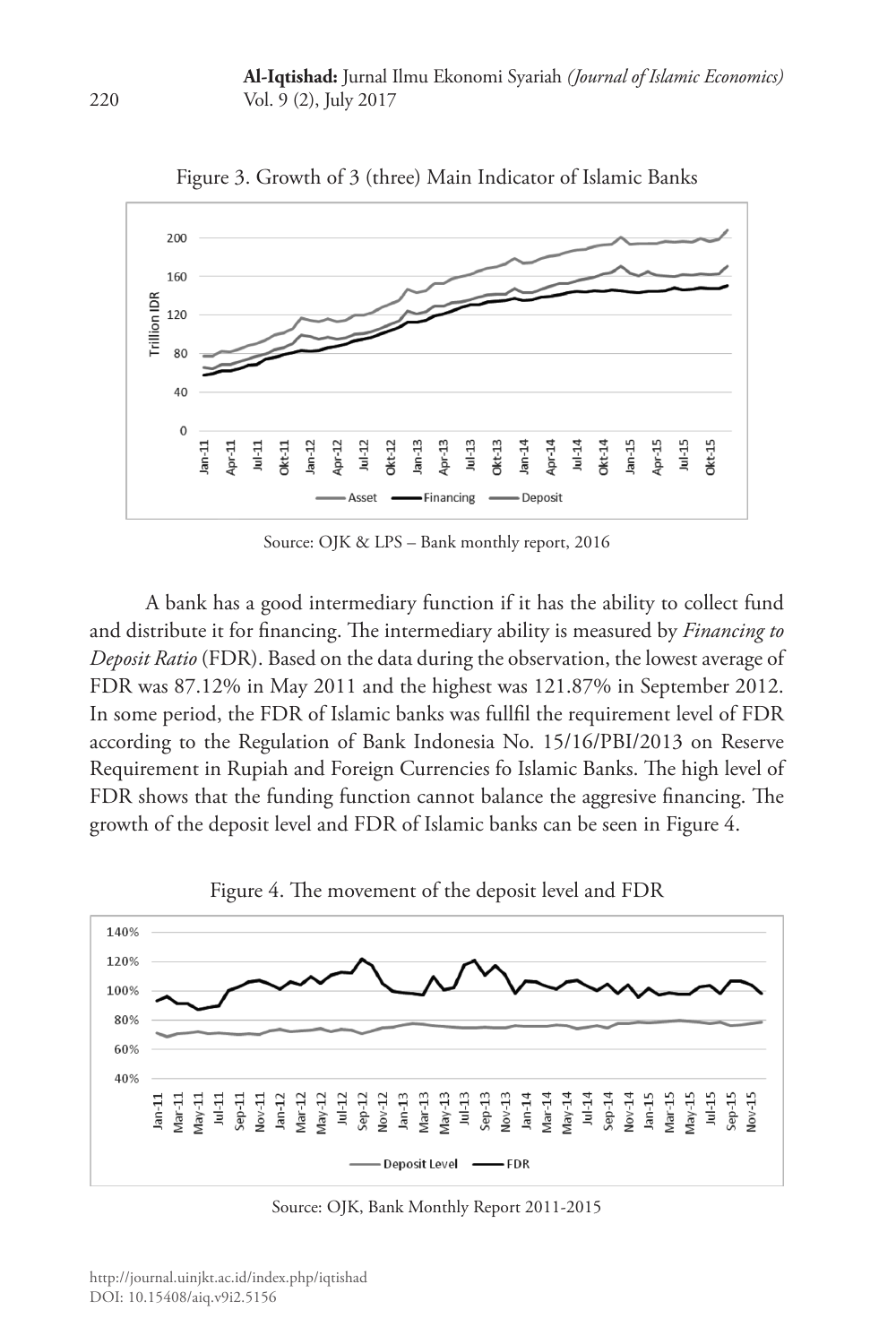In individually sight, Bank A as one of the biggest bank in assets has a good capability in collecting fund with value of the deposit level at 86.9%. This could be as the consequence of its massive office and branches. In 2015, it had 865 channels with 136 main branches, 469 support branches, 50 mortgage offices, 60 cash outlets, 145 payment points, and 5 service points. Mean while Bank X as one of the smallest bank in assets has the highest FDR rate with value of 205.55%. The high level of FDR shows its inability to collect fund as represented by its low deposit level with only 33.6% which is due to lack of office and branches. Thus, this bank uses money market and its own capital for its funding source. This is inline with the research of Almejyseh and Rajha (2014) who considered that the amount of branches is one of the important parameters affecting customer deposits. Masamba et al. (2014) emphasized the importance of increasing the number of deposits by entering new markets through branch expansion, low-cost account products, and increase in returns on deposits.

Based on the classical assumption tests (Chow Test, Hausman Test, and Autocorrelation Test), Fixed Effect Model is the model that is applicable for this research. Table 3 presents the regression result according to this model.

| Variabel   | Koefisien   | Prob.  |
|------------|-------------|--------|
| LnSIZ      | 0.026156    | 0.0296 |
| <b>CAR</b> | $-0.321698$ | 0.0000 |
| <b>NPF</b> | 0.238936    | 0.0076 |
| <b>INF</b> | 0.040935    | 0.6348 |
| <b>BIR</b> | $-0.160043$ | 0.6367 |
| AR(1)      | 0.649399    | 0.0000 |
| AR(2)      | 0.170794    | 0.0000 |
| R-squared  | 0.952580    |        |

Table 3. The regression result for the deposit level

\*Significant at 5%

According to the regression result, the value of adjusted R-squared is 0.952580. It means that the independent variable of 95.25% can explain the level deposit and the rest is caused by the other variables outside the model. The variables that significantly influence the deposit level at 5% significant level include bank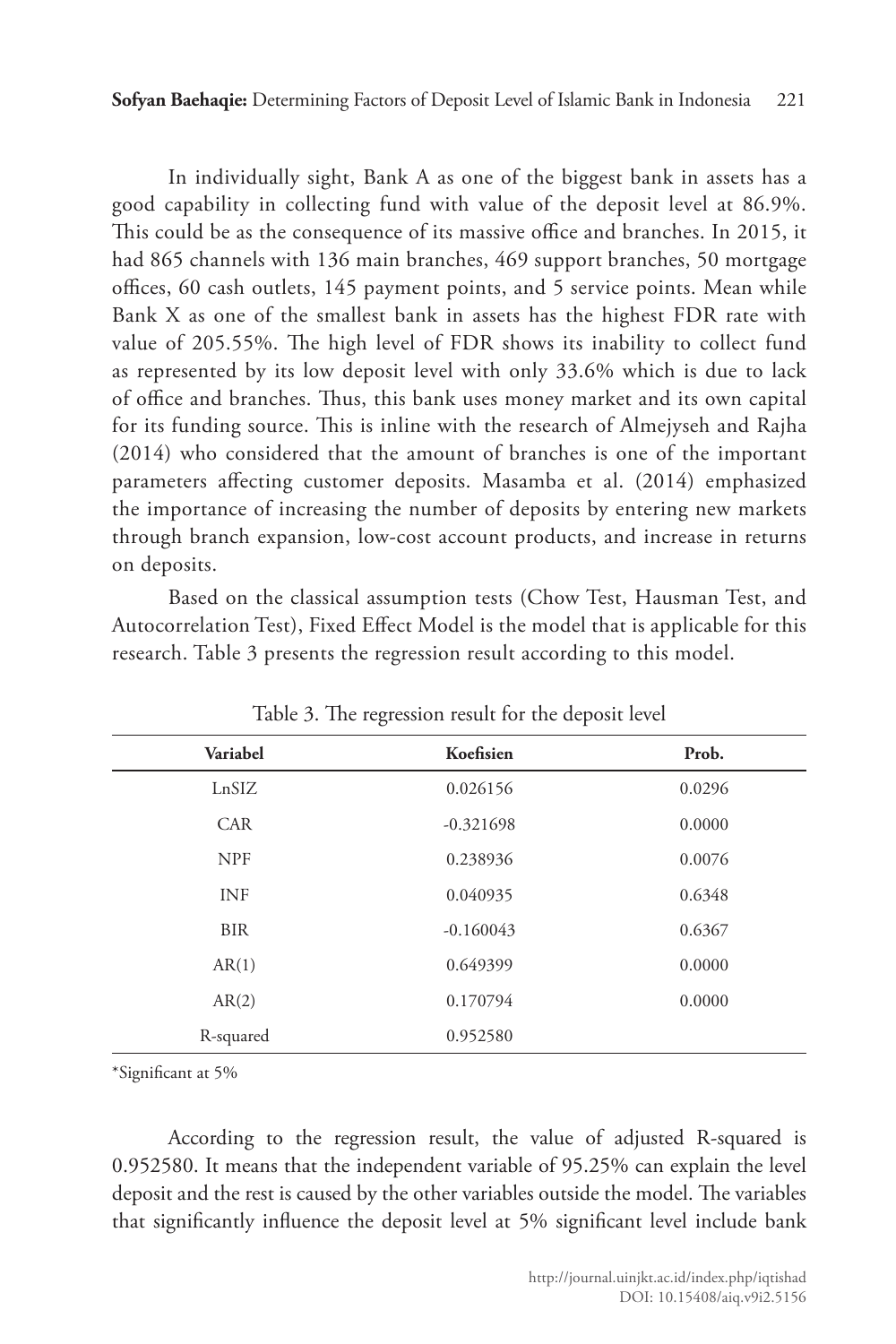assets, capital, and non-performing financing; however, inflation and BI rate are insignificant. The result also obtained a significant influence of the occurrence in the previous time or known as Autoregresive (AR) which is marked with AR (1) and AR (2). The autoregresive explains that the deposit lavel is affected by the values on factors occurring in the previous 2 (two) periods (in this case 2 months prior to January 2011).

Specifically, the variable of aset bank with score of 0.02615 is significantly influential. The value of the asset has been made in the natural logarithm so it presents that every 1 % increase in aset will increase the level of deposit in 0.026%. Based on data from bank reports, it is found that the average ability to raise funds for the 4 largest banks in asset ranges from 81.15% to 86.99%. Meanwhile for the 4 banks with the smallest in asset are between 33.62% to 75.33%. The variable of aset has become attractiveness factor for depositor to place their funds in well established Islamic banks rather the new one. This is explain the large gap between main Islamic banks with others. Banks with a big number in asset will have a large number of branches and it will impact on accessibility for depositor and much easier for the bank to collect the fund. This result is different from the research of Rokhim and Wulandary (2012).

CAR is the other variable that significantly influences the level of deposit variable in a negative way with score of 0.321698. It presents that every 1% increase in CAR, the level of deposit will decrease by 0.32%, this result is inline with Rokhim and Wulandary (2012). During the observation period, the CAR of Islamic banks is high since there are capital injection from shareholders as part of fulfillment of regulation related to minimum capital of Islamic bank. Based on data from bank reports, the highest on CAR ratios dominated by the smallest banks in asset with average ranging from 36.40% to 70.84%. This is as a result from inability of the banks to disburse financing. It should provide security for depositor because banks have sufficient capital reserve to prevent banks from default. Nevertheless, additional capital from shareholders also gives a negative signal to depositors with increased control of shareholders who can lead banks to generate greater profits. This increases the risk of moral hazard which could be a negative signal for depositors to place funds in the banks.

NPF variable has a significant influence and positive correlation to the level of deposit with score of 0.238936. Every 1% increase in NPF will increase the level of deposit by 0.23%. The results obtained are not inline with Rokhim and Wulandary (2012), where a high NPF ratio should be a signal to customers that the bank has an inadequate prudential principle in its financing activities. There is a possibility that a positive correlation arises because the depositors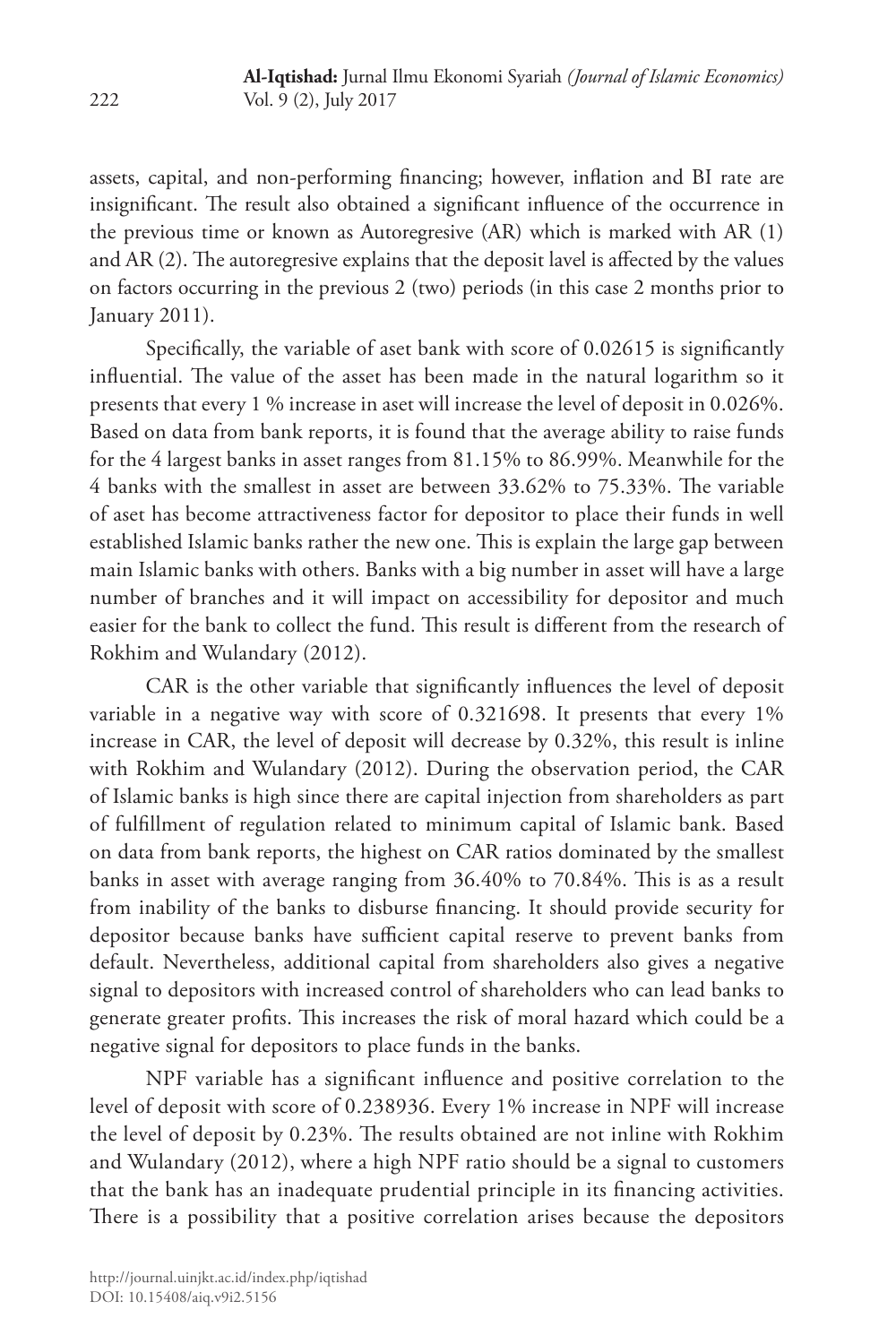has a strong believes that the bank is able to manage the NPF ratio and it shown by the average net NPF ratio of 1.50%. In addition, depositors also recognize the additional capital injection by shareholders although it also raises shareholder influence on the bank. Thus, the high rate of NPF has no impact for the depositors. Furthermore, despite having a high NPF, some banks attempt to collecting funding through sweeteners programs such as prizes or product champion (hajj savings).

Beside those significant variables, the external variables are insignificant, such as inflation rate and BI rate. They do not significantly influence the level of deposit because of a number of factors. First, in monetary transmission theory, the BI rate variable is expected to affect the distribution of financing which in turn will affect investment consumption (gross domestic product) thus keeping the inflation rate stable. Nevertheless, the results indicate that the two variables have no significant effect which is possible because of Islamic banking market share is minor compared to that of the conventional banking i.e. 4.7%. Hence, the differences in those two variables have no effect on the depositors to place their funds in Islamic banks. Second, the awareness of Islamic bank customers to comply with sharia rules and avoid *riba*. Furthermore, the diversification in financial instruments as alternatives is another factor that is not significant to BI rate and Islamic bank deposit level such as sukuk (Novianto and Hadiwidjojo, 2013).

#### **Conclusion**

During the period of 2011-2015, Islamic banking experienced positive growth although the share asset was still low. Islamic banks has the ability to raise funds with the average ratio of deposit level of 68.70% - 79.91% and it channeled into the financing sector with an average financing deposit ratio of 87.12% - 121.87%. This financing deposit ratio are in compliance with the provisions regulated by OJK.

The stability in banking industry is one of the objectives when LPS was founded. The information on the variables that are related to deposit level will help LPS to: *First*, establish a surveillance system based on sharia bank asset group, capital structure, and financing distribution, in order to anticipate the risk of failure and calculate the adequacy of insurance claim of Islamic bank. This system also will monitor the capital structure and NPF structure, which are influenced by the shrinking capability of banks in collecting funds. *Second,* develop an effective policy for the implementation of Islamic guarantee scheme so it will have no sudden impact to banks' ability in collecting funds due to the shifting from bank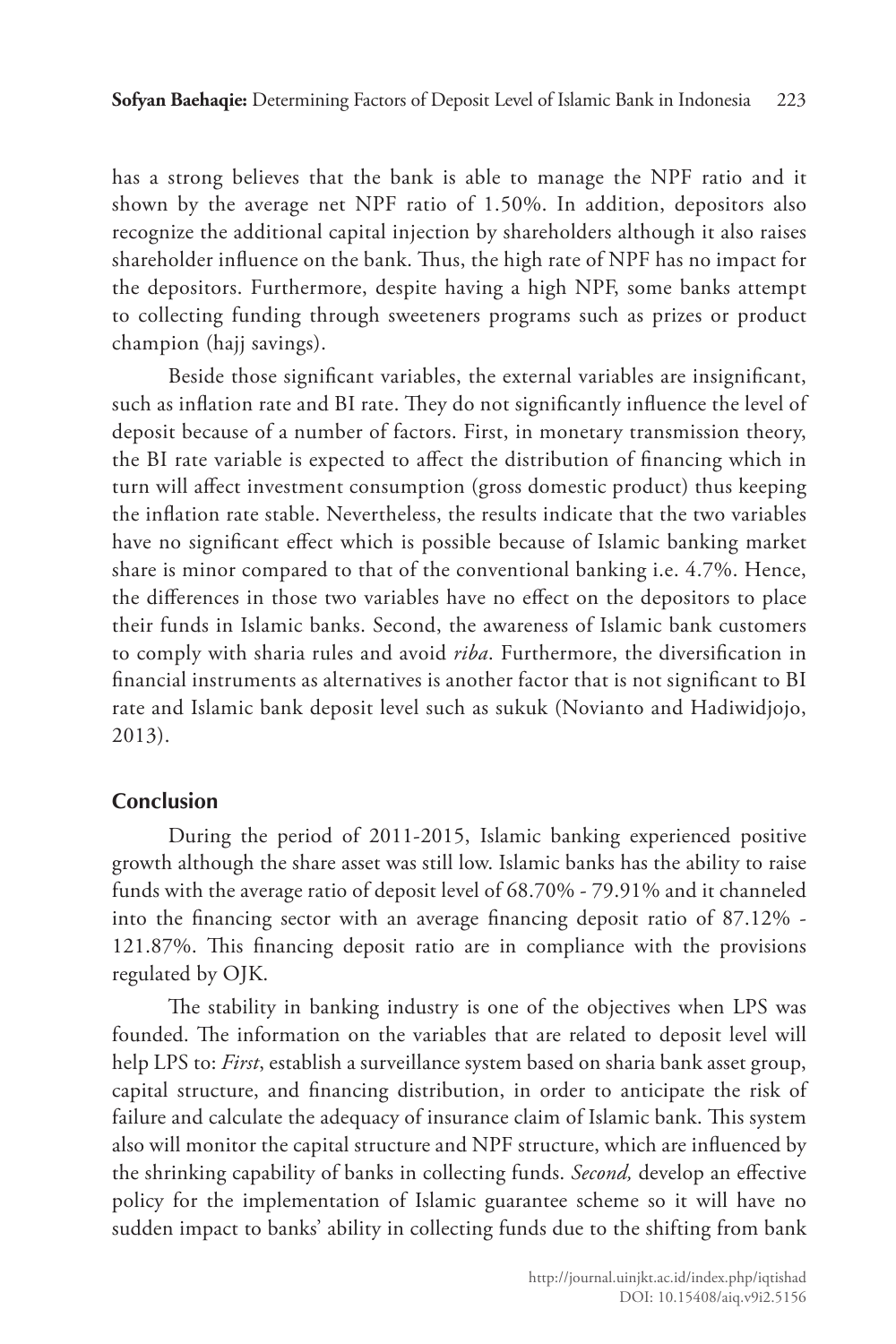products that are not insured based on de principles. *Third,* applying risk-based premiums is expected to be a disincentive for banks that not implement prudential banking.

# **References**

- Al Arif, M.N.R. (2015). Keterkaitan Kebijakan Pemisahan Terhadap Tingkat Efisiensi Pada Industri Perbankan Syariah di Indonesia. *Jurnal Keuangan dan Perbankan*, *Vol. 19 (2)*: 295-304.
- Alamsyah, H. (2012). Perkembangan dan Prospek Perbankan Syariah Indonesia: Tantangan dalam Menyongsong MEA 2015 [sambutan]. Bank Indonesia.
- Anginer A. et.al. (2014). How Does Deposit Insurance Affect Bank Risk? Evidence from The Recent Crisis. *Journal of Banking and Finance*, *48*: 312-321.
- Arshad, M.K. (2011). Implementation of an Islamic Deposit Insurance System for The Islamic Financial Service Industry. *Fourth Islamic Financial Stability Forum: Strengthening Financial Safety Nets in The Islamic Financial Service Industry.* Kuala Lumpur.
- Budisantoso, T & Nuritomo. (2014). *Bank dan Lembaga Keuangan Lain (3rd Ed)*. Jakarta: Salemba Empat.
- CIBEST IPB (Center for Islamic Business and Economic Studies Institut Pertanian Bogor). (2014). Pengembangan Skim Penjaminan Simpanan Industri Perbankan Syariah. Jakarta: Lembaga Penjamin Simpanan.
- Chernykh, L. & R.A. Cole. (2011). Does Deposit Insurance Improve Financial Intermediation? Evidence form Russian Experiment. *Journal of Banking and Finance. 35 (2*): 388-402.
- Fahmi I. (2012). Dinamika Struktur Pasar dan Perilaku Bank Serta Dampaknya Terhadap Kinerja Industri Perbankan Syariah. *(Unpublished Dissertation)*. Bogor: Institut Pertanian Bogor.
- Ho, T.S. & A. Saunders. (1981). The Determinants of Bank Interest Margin: Theory and Empirical Evidence. *Journal of Financial and Quantitative Analysis 16: 581-600*
- Karim AA. (2006). *Bank Islam: Analisis fiqih dan keuangan*. Jakarta: PT Raja Grafindo Persada.
- King R.G. & R. Levine. (1993). Finance and growth: Schumpeter might be right. *The Quarterly Journal of Economics. 108 (3):* 717-737.
- Kunt A.D. & E.J. Kane. (2002). Deposit insurance around the globe: Where does it work?. *Journal of Economic Perspectives. 16 (2)*:175-195.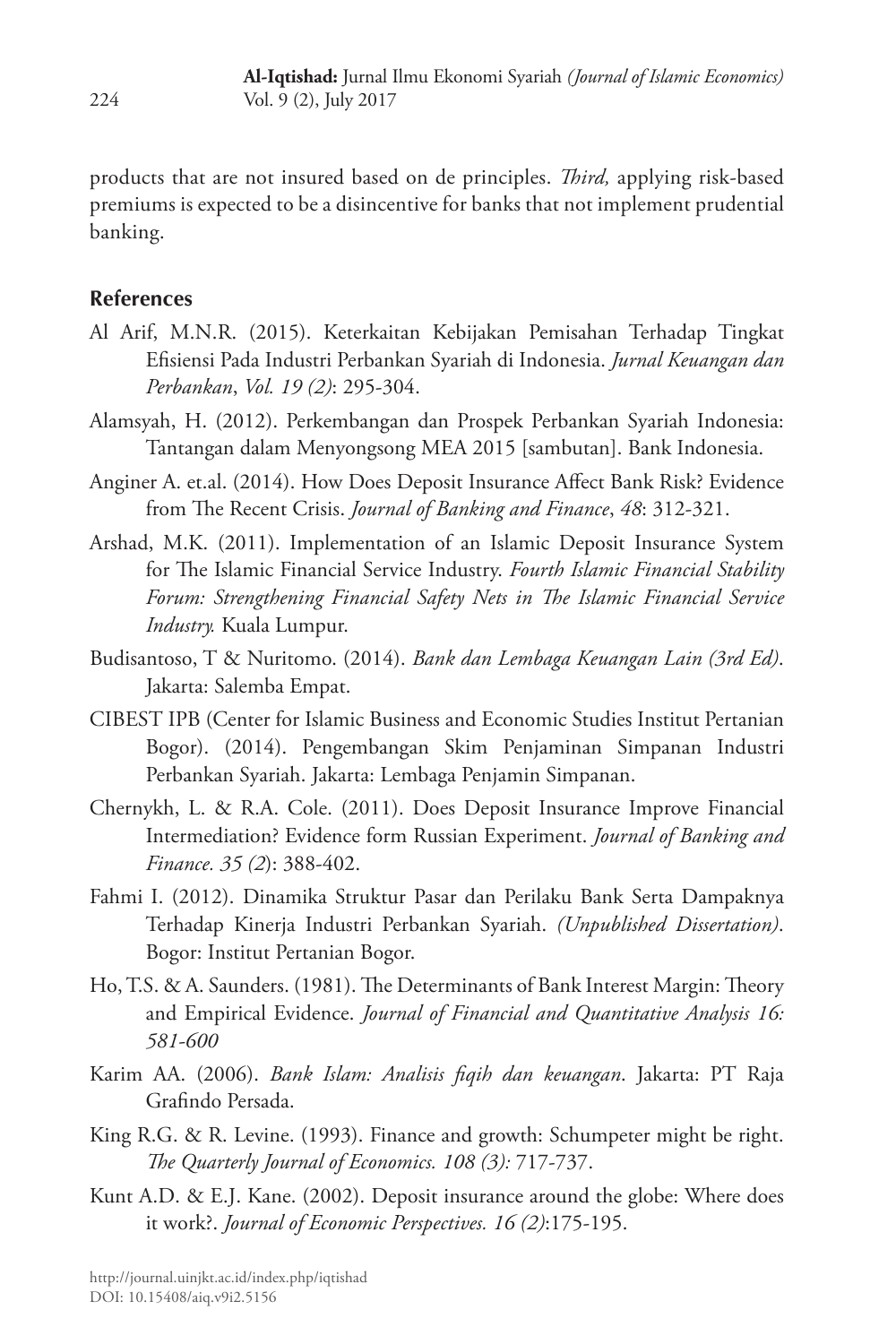- Lusian, S. et.al. (2015). Analisis Faktor-faktor Penyebab Pembiayaan Bermasalah di Bank Pembiayaan Rakyat Syariah CYZ periode 2009 – 2013. *Finance and Banking Journal.* 16 (1): 17-37.
- Muhamad. (2012). *Dasar-Dasar Keuangan Syariah*. Yogyakarta: Ekonisia.
- Muhammad, D.W. & A.Y. Lestari. (2015). Konsep Pengaturan Penjaminan Simpanan Nasabah Pada Bank Syariah. *Jurnal Media Hukum. 22 (2)*: 274-293.
- Nasution, M.Y. (2012). Dampak Sistem Penjaminan Simpanan Terhadap Tingkat Deposit dan *risk-taking* Bank Umum di Indonesia Menggunakan *Panel Data Analysis*: Studi Empiris Periode 1995-2010. *(Unpublished Thesis)*. Jakarta: Universitas Indonesia.
- Novianto, A.S. & D. Hadiwidjojo. (2013). Analisis Faktor-faktor yang Mempengaruhi Penghimpunan Deposito Mudharabah Perbankan Syariah di Indonesia. *Jurnal Aplikasi Manajemen*. *11 (4)*: 595-604.
- Nuryantono, N. et.al. (2016). Kaitan Kondisi Makroekonomi Dengan Non-Performing Financing Berdasarkan Sektor Ekonomi pada Perbankan Syariah di Indonesia. *Jurnal Keuangan dan Perbankan. 20 (1)*: 104-115.
- OJK. (2015). *Tinjauan Kebijakan OJK dalam Pengembangan Sektor Ekonomi Prioritas: Analisis Potensi dan Risiko Perbankan*. Jakarta: Departemen Pengembangan Pengawasan dan Manajemen Krisis.
- Rokhim, R. & N. Wulandary. (2013). Pengaruh Penjaminan Simpanan, CAR, dan NPL Pada Tingkat Deposit, Risiko Moral Hazard, dan NIM. *Jurnal Ekonomi dan Keuangan. 17 (4)*: 468-485.
- Siringoringo, R. (2012). Karakteristik dan Fungsi Intermediasi Perbankan di Indonesia. *Buletin Ekonomi Moneter dan Perbankan*. *15 (1)*: 61-83.
- Solihin. (2015). Analisis Kesiapan Perbankan Syariah Negara-negara ASEAN dalam Menghadapi Penerapan Masyarakat Ekonomi ASEAN Tahun 2015. *(Unpublished Thesis*). Bogor: Institut Pertanian Bogor.
- Tsuru, K. (2003). Depositors' Selection of Banks and The Deposit Insurance System in Japan: Empirical Evidence and Its Policy Implications. *Discussion Paper Series 03: E-024*. Research Institute of Economy, Trade and Industry.
- Vale, B. (2011). Effects of Higher Equity Ratio on a Bank's Total Funding Costs and Lending. Oslo: Norges Bank.
- Widigdo, et.al. (2016). Business process reengineering of funding on Indonesia's Islamic bank. *Al-Iqtishad: Jurnal Ilmu Ekonomi Syariah (Journal of Islamic Economics).* 8 (1): 19-32.